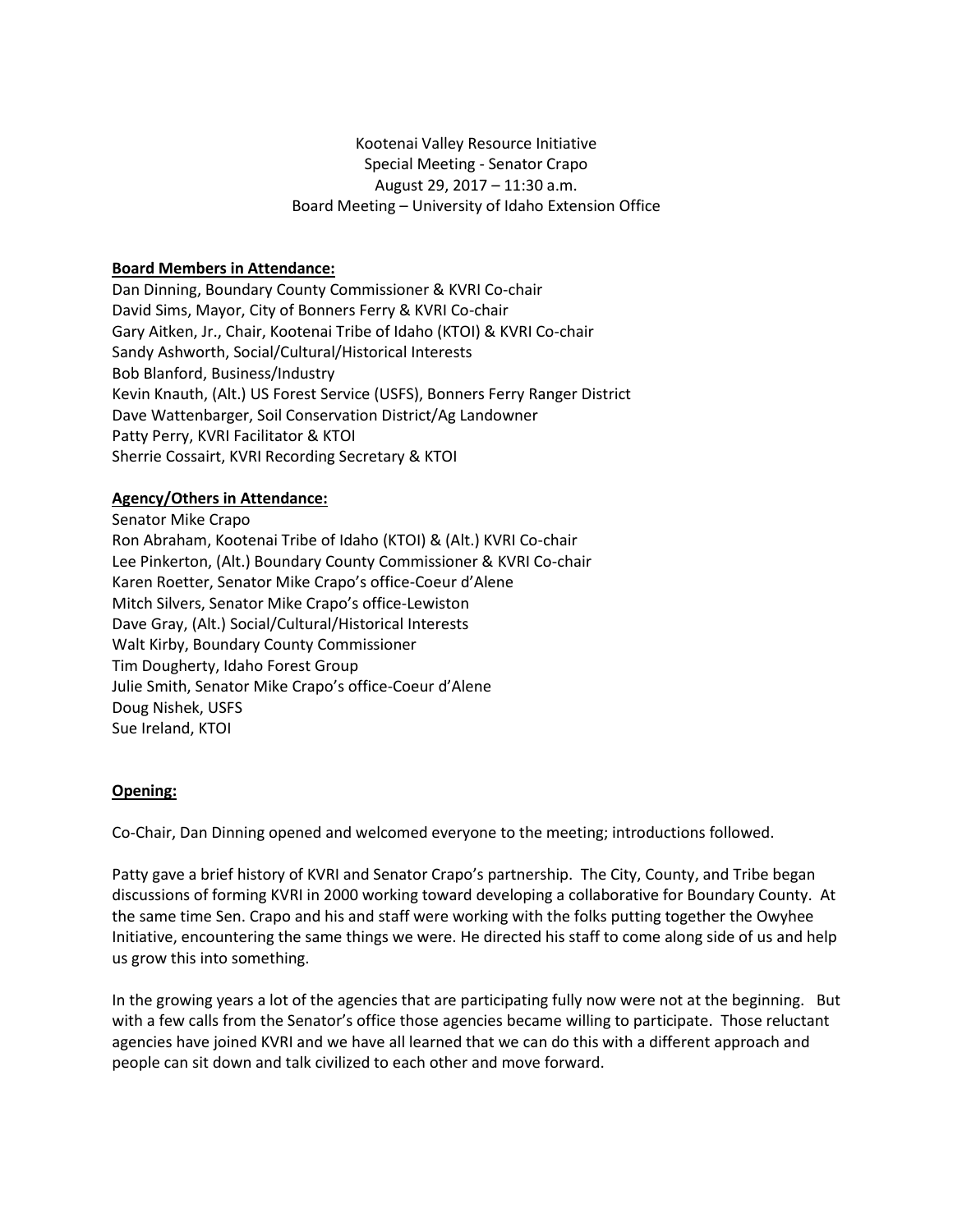Senator Crapo was also instrumental in funding by helping to get money through US Fish and Wildlife Service budgets to the Kootenai Tribe to help carry out the planning for the Recovery Strategy for Burbot. Our Senator has had a hand in helping us move forward with many of the things we are involved with, including our CFLR Project. We are grateful; I don't know what other collaborative has had the honor of having a Senator's staff at every KVRI monthly meeting and the Senator to be here annually to say hello and check in, making sure we are firmly rooted in what we are doing.

## **Collaboration-How's It Going? Patty Perry**

This was Karen Roetter's question to us. When you get comfortable sometimes you hit a road bump. And we did with our Boulder project, some of that is history now and we are working through it but it was a road bump for us. Karen asked me to touch briefly on this issue.

KVRI worked closely with Kevin Knauth and Doug Nishek and others from the Bonners Ferry Ranger District staff on this project with lots and lots of meetings from prior to the scoping letter, to project development (what will the project look like), in coordination with the project ID (Interdisciplinary) team providing information for our committee to understand & consider (what will work, what do we want to see on the landscape, and how will it all come about). As we moved along in this process, the Forest Supervisor didn't have the opportunity to engage with us as a committee.

At the end of the day (a check-in point with the Forest Supervisor) some of the units were removed from the project –without any committee involvement or discussion. It was a set of circumstances we hadn't faced with any prior projects, and it was very frustrating……are working through it & moving on.

The Forest Supervisor coordinated with the District staff (Kevin and ID Team) to determine if any of the units could be re-considered for treatments that would be acceptable (under an EA – with a FONSI determination) while meeting the purpose and need for the project. The ID Team and the District staff looked at it and said there isn't anything we can do that's going to meet her desire to issue a FONSI that will get us to the purpose and need of why we are going in there in the first place.

So where we are right now…many of the project units in the Inventoried Roadless Area have been dropped, understanding they are completely allowable under the Idaho Roadless Rule. At this point it would slow down the process and delay the project about 4 months to do an EIS rather than an EA. We've discussed back and forth about what the value was of delaying the project 4 months and we have come to the agreement it makes sense to leave those 350 acres out even though it's sad to walk away from it because it does need to be treated. We've learned a lesson that next time if we are developing a project that could include an Inventoried Roadless Area the Forest Service will likely plan to do an EIS. We will put together a better set of legs under the project. We being the KVRI Committee in working with the ID Team, they do the work.

Kevin Knauth also stated that what we have gained from all of this is we have a better sense where the Forest Supervisor stands on the Roadless areas. And to be honest she had to do some soul searching and research and establish where she stands. That is a plus.

Patty added that another thing we may need help with is that the Regional office is re-writing a draft white paper that guides what can be accomplished in Inventoried Roadless Areas. They have put a draft document format and will be working with the Idaho Roadless Rule Committee. Jim Caswell, Co-Chair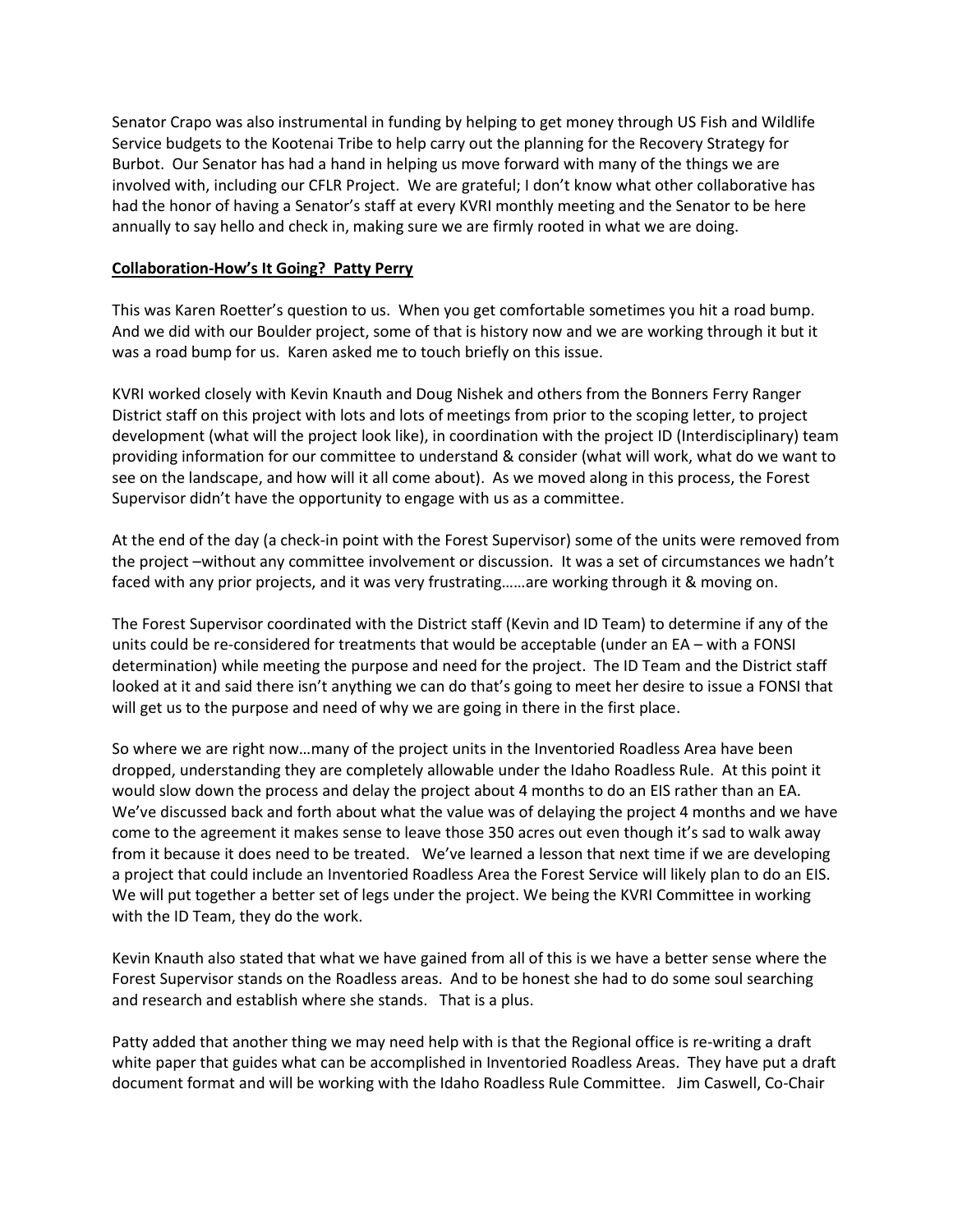of the Committee has it and will determine the approach by the Roadless Rule Committee – as it is considered. Consequently, the protocol at the Regional Office will be revisited for Idaho.

Kevin stated that in order to make this work we have to have a solid process in a project we can live with. Should we run into objections/litigation we need to know that the Region has our back. They are a critical piece to this.

#### **Senator Mike Crapo**

Senator Mike Crapo thanked Patty for the wonderful introduction and said it brought back lots of wonderful memories for him.

He began by saying he had a couple of observations. Collaboration is one of the things I have committed to fighting for in terms of our land management and environmental management policies nationwide. This goes back to the early 90's, when I first started my strong push in Washington for collaboration. I was getting help from Dan Kemmis, former Mayor of Missoula, who wrote a book about this. The focus of his book was really the focus of what I have advocated for; that the current system, even today, focuses too much on decision making through conflict management, primarily litigation. That system of deciding how to manage land is bad for both the environment and the economy and yields low results. My point is there are results that are better; there are win-win results. The way we find those results is that we let the people who live where the issue is collaborate and find solutions.

Another part of the problem with the system we have is that distant decision makers make decisions about local management. We heard that right here today; we had a regional decision making process that was different than the one that was generated locally. In their defense, some of those distant decision makers are themselves under litigation threat or under certain legal requirements to do what they have to do. So, it's not all their fault, even those decisions made by Congress or by some litigation entity are decisions coming from the outside in and interfere with the ability of honorable people from all different perspectives to collaborate.

Having said that, we spent 8 years getting the Owyhee Initiative legislation put together and worked through. We got every single stakeholder involved, had broad support for it and they all had a better result. We are still fighting to this day with the Bureau of Land Management (BLM) and the Department of the Interior (DOI), over some parts of that agreement that they just won't do. Part of that is that the Administration for the last 8 years had a different mindset about that agreement and just wasn't going to let us implement it. Part of that is that they have laws they feel need to be changed; even our local BLM officials feel that there are restrictions on them that didn't get fixed to be able to move forward. We have all those things going on still. It highlights the fact that for collaboration to work, there are solutions needed on a lot of different levels.

For one thing, our law needs to be changed so that collaboration has a status equal to what an EIS has or something else has. Those collaborative efforts don't just have to go hand in hand to some agency whether it's the Forest Service or BLM or whoever. Instead they go with an authoritative result that has weight in the decision making process and weight in court. We need a lot of different fixes.

We are working to try to change the rules and laws so our Regional Forester can have more flexibility to work with us in ways that we want and work to encourage our agency management to be more flexible.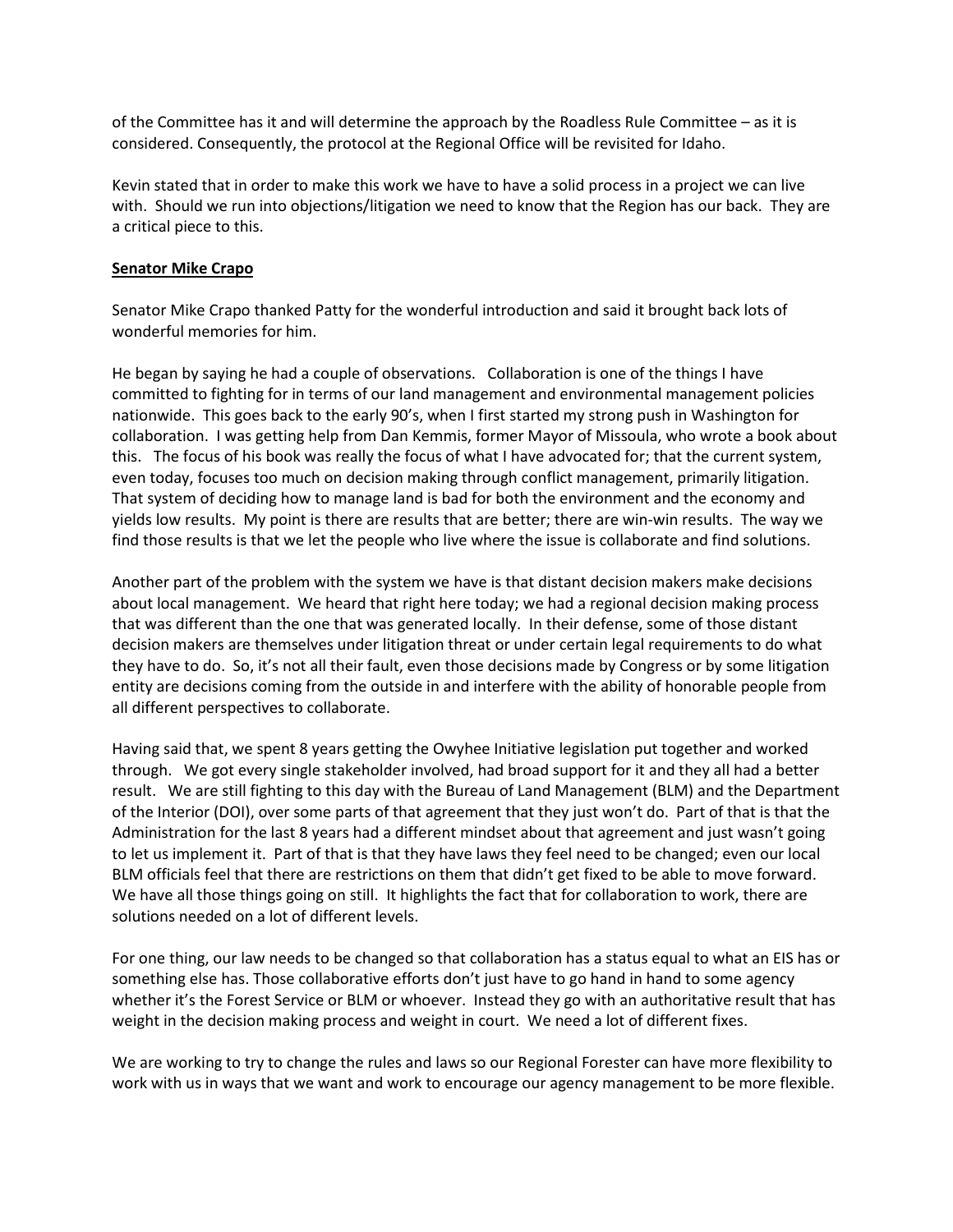The Forest Service itself, more than any agency in the Federal government, has embraced collaboration and worked to facilitate that.

While we get to that point where we actually empower the collaborative decision making to be the decision-making process rather than litigation, we do these kinds of collaborations (KVRI). And, you are to be commended. I have said this over the state for the last decade, the example in Idaho of how to do collaboration right is KVRI. The other examples are growing but you have led the pack. The Owyhee Initiative and KVRI were the two ground breakers in Idaho. You have shown how to get it done and have made phenomenal progress over the years. I am mostly here to be a cheerleader and tell you thank you and that I will continue to help you in any way I can.

# **KVRI FUNDING**

Patty asked about CFLR funding. She expressed the desire to carry out 2 more years in CFLR because we were shorted two years in the front end of it. She asked the Senator if he had a feel for that or the long term of CFLR.

Senator Crapo responded that we are in a terrible situation because of our debt. There is a big fight looming in Washington over the budget. If you look at entitlement spending and add into that interest on our National Debt which is now approaching 70%, it is more than 2/3 of our budget. Twenty-eight percent (28%) of our budget is what congress actually votes on for spending. That percentage has been reducing every year because entitlement spending is growing so fast and the interest on the national debt is growing so fast. As the other parts of our budget grow they squeeze the rest out. So everything in government other than Medicare, Medicaid, Social Security and the interest on the National Debt face the squeeze.

That is why I have a hard time answering your question. That being said, we still have plenty of waste, fraud and abuse in our budgeting system in the government and we are still finding a lot of places where we have lower priority functions that are getting a bigger than they should get share of the shrinking budget. The kinds of issues you are talking about here are not on that list.

Both parties have a high prioritization for the kinds of programs that we have here. So I believe after we go through a really huge fight we are going to be able get some adequate funding. I use adequate with caution there because everything is just getting hit. I can't give you a better answer than that. You are in the game and we are in the fight to being able to get the adequate funding for the Forest Service to continue these projects. I do not know how the fight is going to turn out this fall. I can say after a brutal fight we will not have a government shutdown. Hopefully, we will have some significant reforms showing steps in the right direction to get a handle on our debt.

## **Burbot Success Story-Sue Ireland, KTOI**

Sue began her presentation stating that through a lot of collaboration, KVRI and Tribal commitment, they went from a species that was estimated at less than 50 fish in the Kootenai River in the late 90s and a potential ESA listing to the development of a KVRI group and the ability to have this collaboration and a KVRI Burbot Subcommittee and everybody working together to develop a conservation strategy for this fish.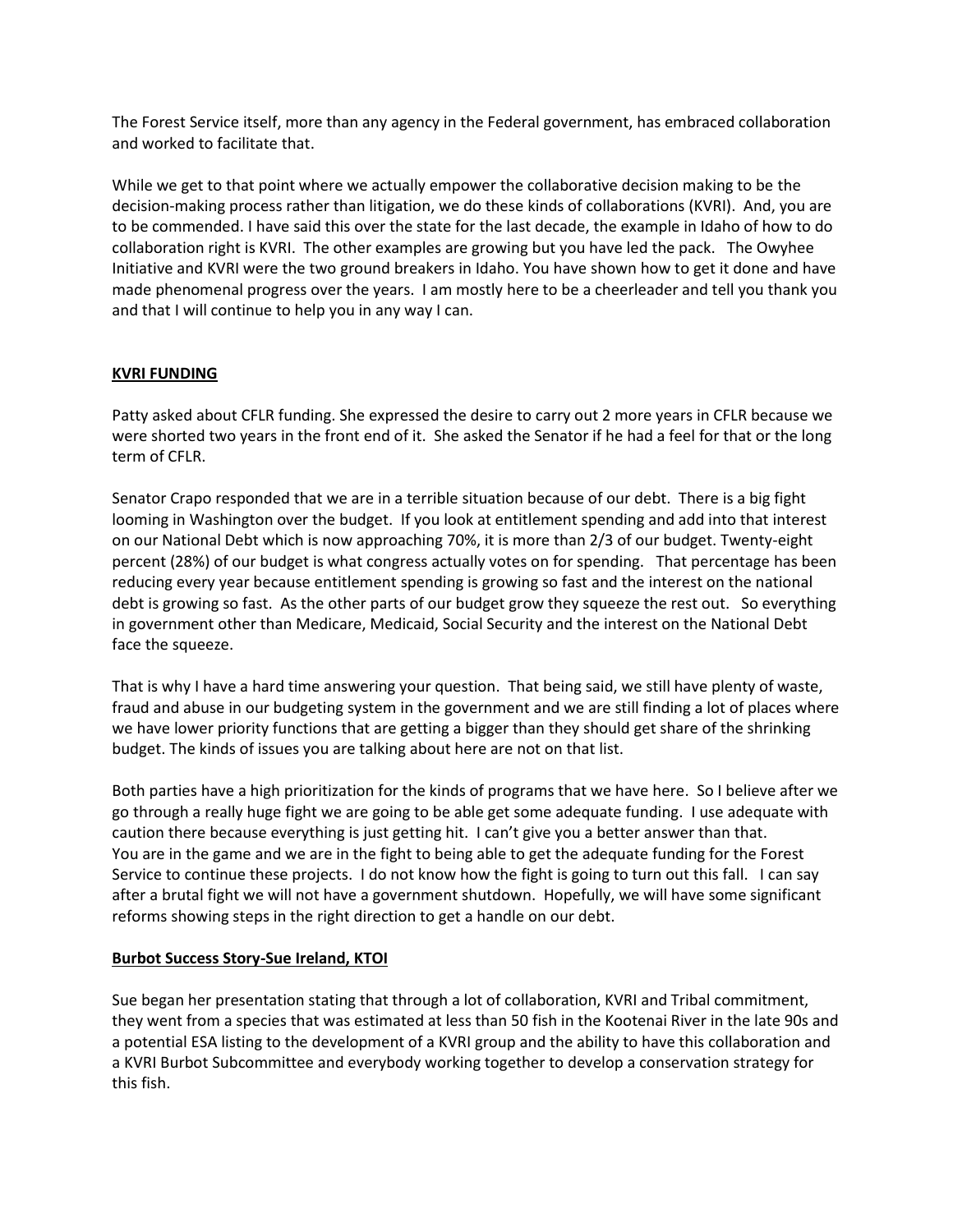Some of the elements in the conservation strategy had never even been done before such as aquaculture. We went from that in early 2000 to developing this strategy by 2005 having a memorandum of understanding that was signed by 16 agencies and entities to commit to work together and make this happen outside of whether or not they got listed. In the end they did not, which gave us so much more flexibility.

And with the Tribe working with University of Idaho to develop the aquaculture techniques, the collaboration of KVRI and the agencies, the development of the tribal hatchery and the first release of fish from the Tribal Hatchery in 2015 which exceeded expectations, by the end of this year we will have over 450,000 fish that were released from Twin Rivers Hatchery at the age of 6 months (along with all the other experimental releases). The co-managers, who work together and monitor the progress of these efforts, include Idaho Fish and Game, the Kootenai Tribe, Montana and British Columbia, are now all discussing that the survival rates and the way that the fish are doing, and are discussing talking to Tribal Council and the Idaho Fish and Game Commission to make a plan to open a fishery in 2019!

Senator Crapo replied that he says this is the shining star example for the State of Idaho. That is phenomenal in terms of collaborative efforts.

Sue continued by saying thank you for his support. We have so much appreciation for the fact that Senator Crapo came in the early days and every year thereafter to help support the efforts of the tribe and the community and the collaboration of KVRI.

Patty added that Fish and Game wanted us to share that Burbot success story with the Senator.

Senator Crapo also added that one of the wonderful things about collaboration in addition to everything we have said is that it develops friendships among people often who were enemies before. But at a minimum it develops phenomenal bonds in the community among people. This collaboration just proves that.

## **Wildfire funding and Secure Rural Schools- Senator Crapo**

Senator Crapo stated that both are complicated issues. I am a complete advocate for Secure Rural Schools; in fact I believe that the counties ought to be able to tax the Federal Government. That is what this is all about. The Government exempts itself from property tax.

I believe Secure Rural Schools is an obligation of the Federal Government to replace what it refuses to step up for. That is how I feel about it. It falls into the bailiwick of politics. There are a lot more people east of the Mississippi than live here. We fight this. This is one of the beautiful parts of the wisdom of the constitution to let small population states have 2 senators.

Population counts for so much of the power in the House and the Senate, that's why we run into these problems. Remember that with a shrinking budget there is not a Congressman or Senator who objects to the Federal Government stepping up and paying their fair share, unless it starts taking out of their money. We are at the point now where any funding for anything is challenged by anybody who it doesn't benefit.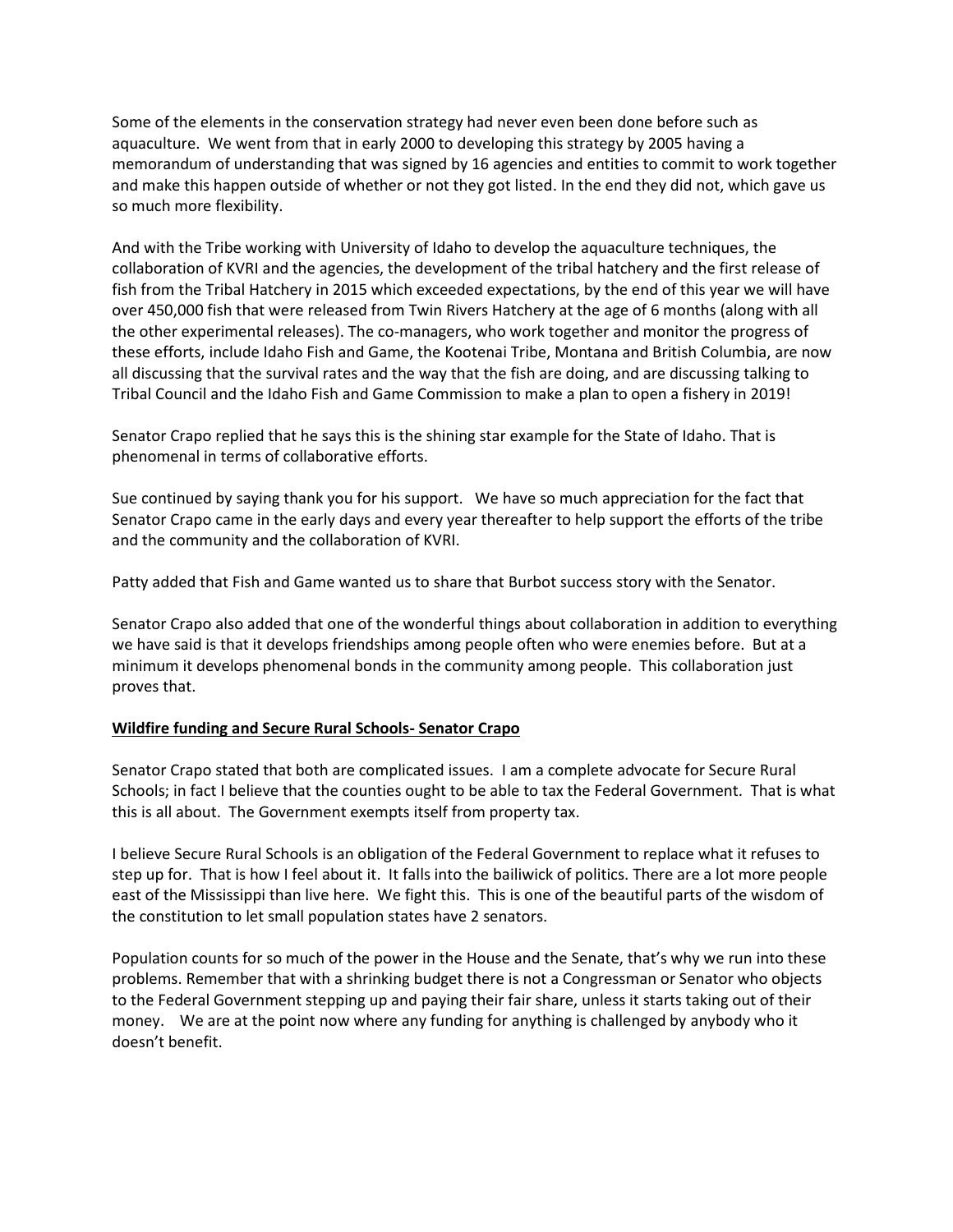We have a lot of rural communities in Idaho and we have the ability to filibuster even though we are in the minority on these kinds of issues. This is a yearly battle and the best I can promise you is that I, your delegation, and many other members of Congress are absolutely committed to making this happen. But we are in an ever increasing battle.

## **Secure Rural Schools**

I can't predict what will happen to Secure Rural Schools. We have won it every year and I expect we are going to win it again. We are fighting our hardest. My fight is to make it a permanent authorization so then we just have to fight on budget allocation. I will continue to do that. I wish I could give you a better answer but I am not going try to fool you. It's a rough fight but we will keep fighting.

# **Fire Fighting Funding**

You all know the history of the last 5 years on firefighting, but let me make sure we all are on the same page. Ron Wyden and I introduced this bill 5 or 6 years ago and it was simple and straightforward. One percent (1 %) of all fires account for 30 % of all firefighting costs, catastrophic fires. What we basically said in the bill is we will pay for the catastrophic fires, declare them to be an emergency which opens up spending and authorizes spending to fight these forest fires so the Forest Service and the BLM doesn't have to go to fire borrowing; really simple and straightforward. Both the White House OMB (Office of Management and Budget) and the Congressional Budget Office said this isn't actually going to cost more money because we fight the forest fires anyway. We go into debt, do fire borrowing than go backwards, and boost up the budgets to bring them back again. It's a ridiculous way to do it. It doesn't cost anymore to actually pay for it as you are doing it.

Paul Ryan, then the Chairman of the Budget Committee, disagreed that it was not going to cost more. I said am not going to authorize increased spending at a time when we have a 20 trillion dollar National Debt. So he alone stopped us in the House although we were successful in the Senate. Then he became Speaker of the House, we went to him and said this isn't going to work, we've got to fix this problem. He said I'm with you on that I'm not against fixing this problem I am against spending more money on it.

He said there is a fund we have to deal with emergencies it's called the Federal Emergency Management Administration ( FEMA ) and it has enough money that we have already put into it to cover not only the floods, hurricanes etc., but fires as well. So let's just authorize that in FEMA and we're good. So we agreed. The House actually passed that twice but it got stopped in the Senate on the last day of Congress a couple of years ago, I won't go into all the reasons.

The next year when we brought this fight forward, we had FEMA and the Budget route and the folks who want to change the law the way I want to change the law, to allow a more active management of the forest and give that flexibility that I talked about earlier in our legal structure. They said this is a really good bill and everyone likes it so we want to put these provisions on that bill. And those provisions were controversial and generated a filibuster in the Senate. So we lost the bill again. Year after year after year, there is a reason we have lost this.

So I am now the Chairman of the Banking Committee and I have the Flood Insurance Bill in my jurisdiction. That's FEMA and it expires at the end of September. I told the Flood Insurance community, which is a huge part of our economy in many states as you might guess that I will be glad to run the